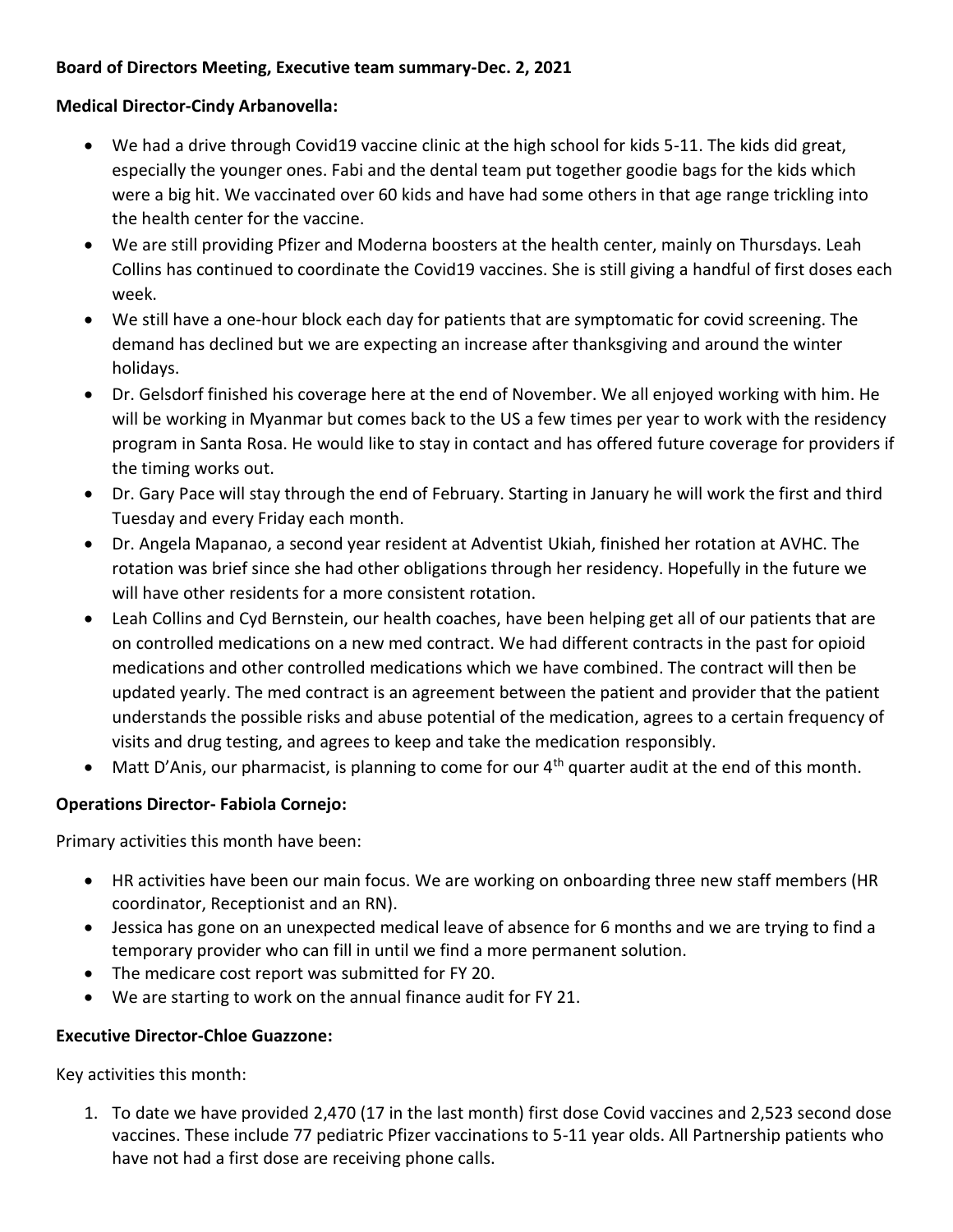- 2. We continue to follow-up on fundraising briefings and pledge cards and have crossed the \$1 million dollar mark in the quiet phase of the campaign. We are discussing when to go public and have recommended extending a full-time contract for the consultants that are leading our campaign.
- 3. The Write Choice Network (WCN) was on-site to conduct a mock Operational Site Visit with our staff and train our new staff. We haven't received an official request for dates yet although we were told it would be in the second quarter of 2022 (Jan-Mar). The site visit will be held virtually.
- 4. The USDA (\$1,000,000) and Kaiser (\$200,000) grants are still pending although the kaiser work has begun and we have had several zoom sessions to design the project.
- 5. The annual newsletter was completed this week and was sent to the printer. We will have a version we can put on our website and email out.
- 6. I am meeting bi-weekly with Amy Fawcett our new CFO.
- 7. We have sent an offer to a Psychiatric NP for the telepsych coverage and are waiting for her acceptance.
- 8. The first pediatric vaccination event was held at the high school and we have had a few kids coming in to receive their shots after that event.
- 9. We've scheduled the annual holiday party for December 13<sup>th</sup> and will allow staff and a partner with vaccination status. We will give out annual holiday bonuses there.
- 10. Various construction related items are pending including estimates for the badge entry door system and wiring as well as working with Steve about transitioning the x-ray room to the dispensary once Mark retires.

## **Contracts**:

• The Write Choice Network contract was signed.

## **HRSA:**

- Current HRSA supplemental grants: The American Rescue Plan Award (ARP-A) in the amount of \$945,000 (a two-year grant). CADRE in the amount of \$1,000,000 and ARP-C in the amount of \$528,655 (a two-year grant).
- I had the first meeting with a consultant to review our Health Professionals Shortage Area (HPSA) medical score and receive technical support. We have an action plan we will follow to request a change from the state.

### **Collaborations:**

- ARCH has approved funding increased staffing to support to major initiatives; 1. A community health worker program that can be scaled up to all our clinics and 2. Workforce development
- I am exploring possible funding sources for our solar program through state incentives.

# **Quality Improvement:**

Annual Visit data trend: